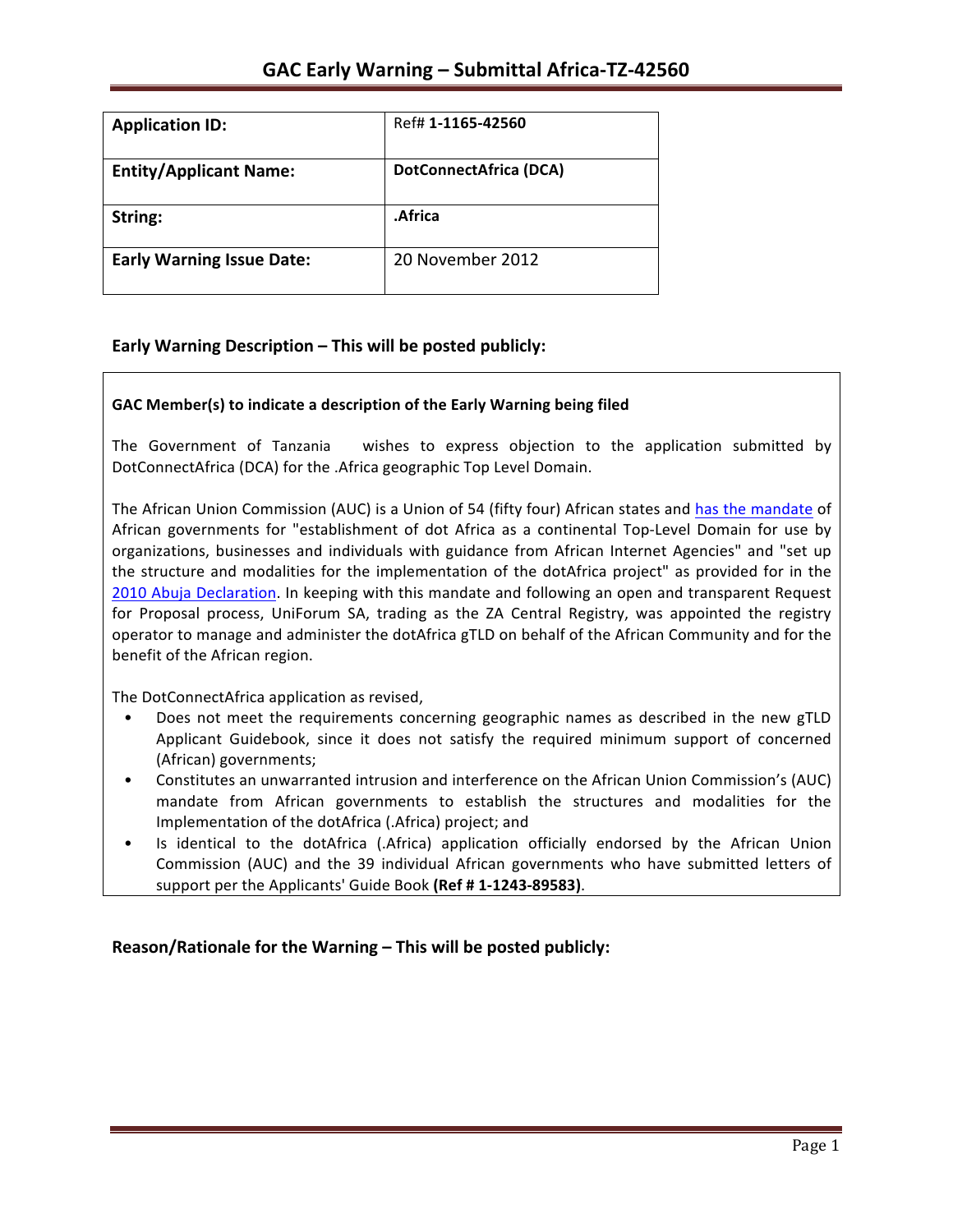### GAC Member(s) to indicate the reason and rationale for the Early Warning being filed.

The African Union (AU) and several African countries have supported and endorsed the application by UniForum (Ref # 1-1243-89583), which was selected through a transparent process conducted by the African Union Commission, as directed by the AU CITMC (Communications and Information Technology Ministerial Conference). The African Union has taken steps to ensure that Uniforum will operate .Africa for the public good of the people of Africa, and will put in place sufficient checks and balances for the protection of interests and rights of African governments and the pan-African community.

The Government of Tanzania therefore hereby records its objection to the DotConnectAfrica application which is competing with the UniForum application that has the support and endorsement of the African Union and an overwhelming number of African governments.

### 1. **DCA's Application lacks the requisite Government Support**

- Paragraph 2.2.1.4.2 of the Applicants' Guidebook prescribes that certain applied-for-strings may qualify as "Geographic Names" and must therefore be accompanied by documentation of support or non-objection from the relevant governments or public authorities. In particular, the guidebook requires at least 60% of the relevant national governments in a region to provide documentation in support of new applications for geographic strings and there must be no more than one written statement of objection.
- Africa is a clearly designated geographic region as defined in the UNESCO "Composition of macro geographical (continental) regions, geographical sub-regions, and selected economic and other groupings" list. In this regard the designation of the official AUC endorsed dotAfrica (.Africa) TLD string application as a geographic name is therefore technically and procedurally correct. The "geographic evaluation process" that this application is subject to, provides sufficient checks and balances for the protection of interests and rights of African governments and the pan-African community.
- The issue as to whether DCA's application for the .dotAfrica string (1-1165-42560) will constitute a geographic name as outlined in the Applicant's Guidebook is uncertain, notwithstanding the fact that the applicant itself has designated the application as a "geographic name".
- According to the Applicant's Guidebook (section 2-18) "Strings that include but do not match a Geographic Name will not be considered geographic names as defined in section 2.2.1.4.2 and *therefore will not require documentation of government support in the evaluation process"*, which used to be the case of DCA's application before being amended. Now, after amendment, it is identical to the AUC-endorsed application and must be regarded as a geographic name for purposes of evaluation. Consequently, it must be subject to the criteria and rules applicable to the evaluation of geographic names, including government support.
- In contrast to the DCA application, the AUC's officially endorsed dotAfrica (.Africa) geographic application (1-1243-89583) has the support of over 39 (thirty nine) individual national governments in Africa, which exceeds the minimum governmental support prescribed by ICANN for new geographic strings.

### **2. Unwarranted Interference and Intrusion**

• DCA's application constitutes an unwarranted intrusion and interference with the mandate given to the AUC by African Head of States and African Ministers responsible for Communication and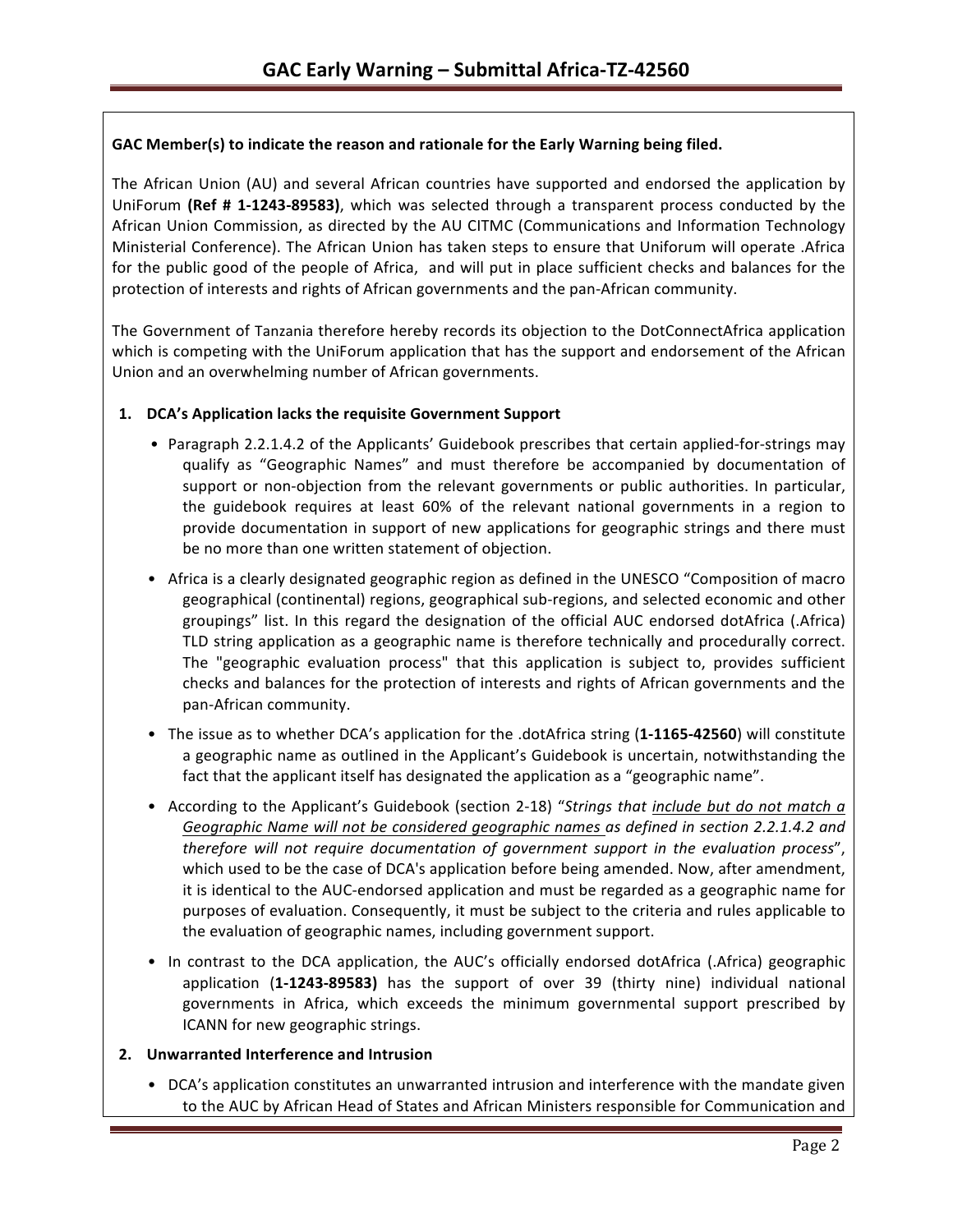Information Technologies. In this regard the AUC has been mandated to establish dotAfrica (.Africa) as a continental Top-Level Domain for use by organisations, businesses and individuals with guidance from African Internet Agencies; and in doing so to set up the structures and modalities for the implementation of the dotAfrica (.Africa) project. DCA's persistent interference in this process is likely to have substantive political, economic and social repercussions in Africa.

### **3.** Confusing Similarity

- DCA's applied for string (.Africa) is identical to the dotAfrica (.Africa) geographic application as officially endorsed by the AUC. Should DCA's application be allowed to proceed, it is likely to deceive and/or confuse the public into believing that the AUC is associated with, or endorses their application, which is clearly not the case.
- In particular, it is contended that the amended DCA's .Africa application does not sufficiently differentiate itself from the AUC's endorsed dotAfrica (.Africa) geographic application and will therefore confuse and deceive the public.

### **Possible Remediation steps for Applicant – This will be posted publicly:**

GAC Member(s) to identify possible remediation steps to be taken by the applicant

- The applicant should withdraw the application based on the information provided above.
- The applicant should engage in a discussion with the AUC to agree on how the applicant's experience in the Internet field can be utilized to further benefit the African continent in ways that will not conflict with positions taken by the African Governments.

### **Further Notes from GAC Member(s) (Optional) – This will be posted publicly:**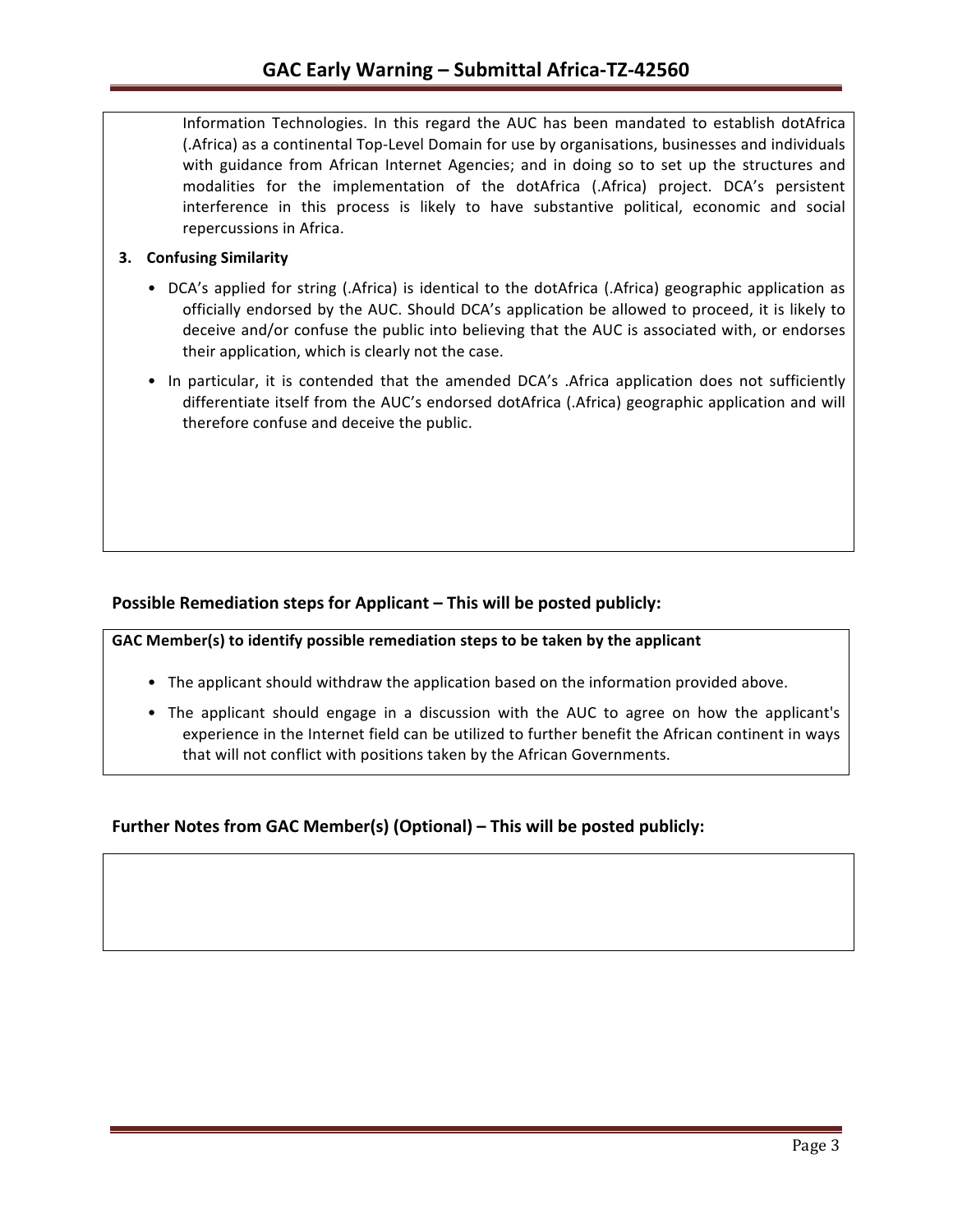# **INFORMATION FOR APPLICANTS**

## **About GAC Early Warning**

The GAC Early Warning is a notice only. It is not a formal objection, nor does it directly lead to a process that can result in rejection of the application. However, a GAC Early Warning should be taken seriously as it raises the likelihood that the application could be the subject of GAC Advice on New gTLDs or of a formal objection at a later stage in the process. Refer to section 1.1.2.4 of the Applicant Guidebook (http://newgtlds.icann.org/en/applicants/agb) for more information on GAC Early Warning.

## **Instructions if you receive the Early Warning**

**ICANN** strongly encourages you work with relevant parties as soon as possible to address the concerns **voiced in the GAC Early Warning.** 

### **Asking questions about your GAC Early Warning**

If you have questions or need clarification about your GAC Early Warning, please contact gacearlywarning@gac.icann.org. As highlighted above, ICANN strongly encourages you to contact gacearlywarning@gac.icann.org as soon as practicable regarding the issues identified in the Early Warning. 

### **Continuing with your application**

If you choose to continue with the application, then the "Applicant's Response" section below should be completed. In this section, you should notify the GAC of intended actions, including the expected completion date. This completed form should then be sent to gacearlywarning@gac.icann.org. If your remediation steps involve submitting requests for changes to your application, see the change request process at http://newgtlds.icann.org/en/applicants/customer-service/change-requests.

In the absence of a response, ICANN will continue to process the application as submitted.

#### **Withdrawing your application**

If you choose to withdraw your application within the 21-day window to be eligible for a refund of 80% of the evaluation fee (USD 148,000), please follow the withdrawal process published at http://newgtlds.icann.org/en/applicants/customer-service/withdrawal-refund. Note that an application can still be withdrawn after the 21-day time period; however, the available refund amount is reduced. See section 1.5 of the Applicant Guidebook.

For questions please contact: gacearlywarning@gac.icann.org